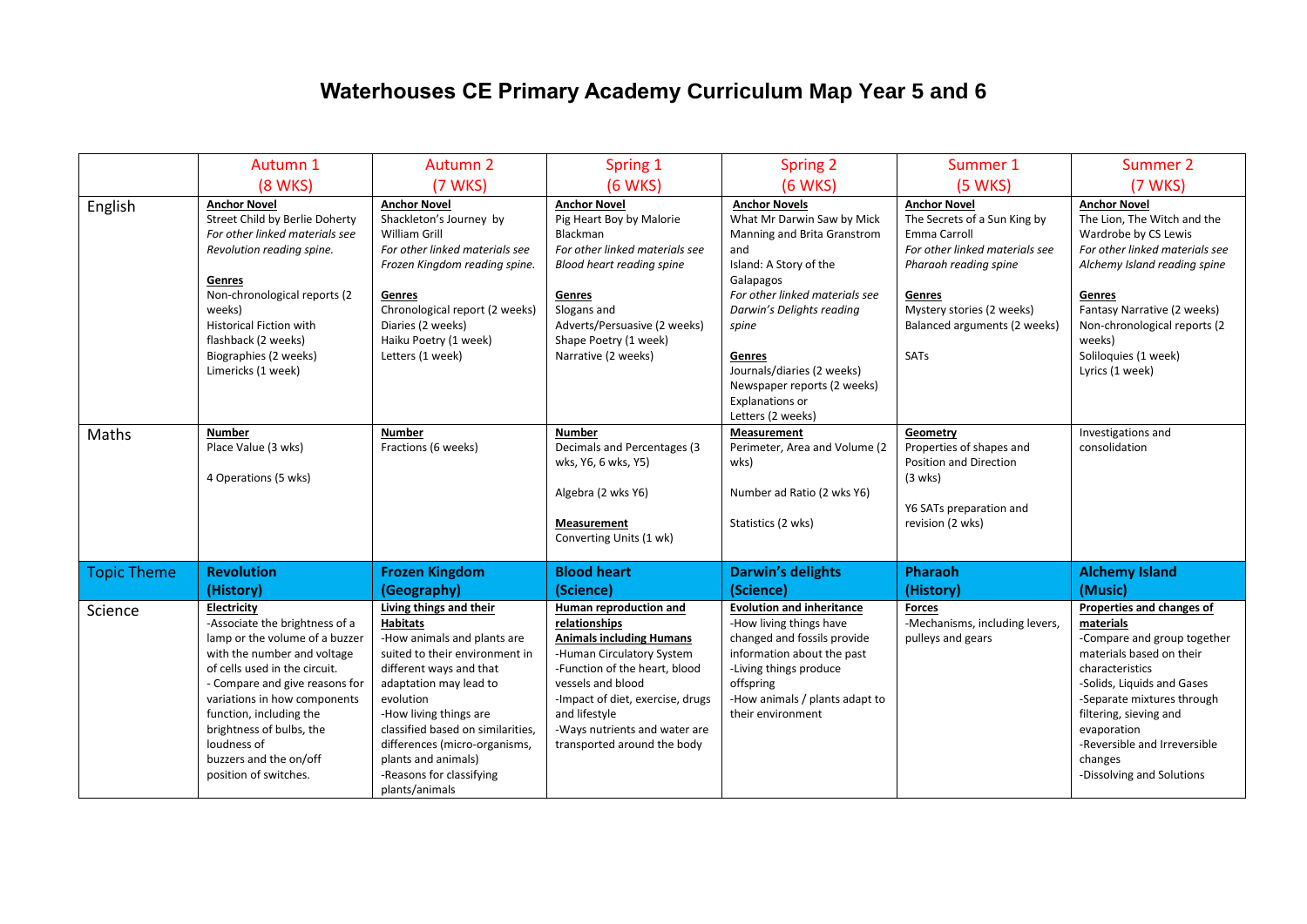|                           | - Use recognised symbols<br>when representing a simple<br>circuit in a diagram. |                                                                                                       |                                                                                                        |                                                                                           |                                                                      |                                                                 |
|---------------------------|---------------------------------------------------------------------------------|-------------------------------------------------------------------------------------------------------|--------------------------------------------------------------------------------------------------------|-------------------------------------------------------------------------------------------|----------------------------------------------------------------------|-----------------------------------------------------------------|
| Stand-alone               | Can fruit light a bulb?                                                         | How do animals stay warm?                                                                             | What can your heart rate tell<br>you?                                                                  | Why do birds have different<br>beaks?                                                     | How do leavers help us?                                              | Do all solids dissolve?                                         |
| investigations            | Can you turn a light down?                                                      | Can we slow cooling down?                                                                             |                                                                                                        |                                                                                           | What do pulleys do?                                                  | Can you clean dirty water?                                      |
|                           |                                                                                 |                                                                                                       | What's in blood?                                                                                       | How does inheritance work?                                                                | Why does milk go off?                                                | Which materials conduct heat?                                   |
|                           |                                                                                 |                                                                                                       | How does blood flow?                                                                                   | How have eyes evolved?                                                                    |                                                                      |                                                                 |
|                           |                                                                                 |                                                                                                       |                                                                                                        | How many worms are<br>underground?                                                        |                                                                      | Will it erupt?                                                  |
|                           |                                                                                 |                                                                                                       |                                                                                                        | Why is holly prickly?                                                                     |                                                                      |                                                                 |
|                           |                                                                                 |                                                                                                       |                                                                                                        | Where do wild plants grow<br>best?                                                        |                                                                      |                                                                 |
| History                   | The Victorians<br>-Aspect of theme in British<br>history since 1066             | Emigration and Exploration in<br>the Early 1900s<br>-Aspect of theme in British<br>history since 1066 | n/a                                                                                                    | Significant individuals- Charles<br>Darwin and Mary Anning                                | Ancient Egypt                                                        | n/a                                                             |
| Geography                 | Cities and transport in<br>Victorian times<br>Using maps                        | Features of the polar regions                                                                         | n/a                                                                                                    | <b>Using Maps</b><br>Geographical similarities and<br>differences<br>Islands of the world | Human and Physical features<br>of Egypt<br>The River Nile<br>Tourism | Map reading<br>Using coordinates<br>Human and physical features |
| R.E.<br>Understanding     | How do Sikhs celebrate<br>harvest? (Vaisakhi) (3 weeks)                         | Understanding Christianity-<br>People of God                                                          | What makes a person inspiring<br>to others? Exploring examples<br>of how to live, values and           | How do we know what<br>happened at Easter?                                                | <b>Understanding Christianity</b><br>Creation/Fall                   | Who is the Holy Spirit?                                         |
| Christianity &<br>Sikhism | Understanding Christianity-<br>Gospel                                           | What would Jesus do?<br>What do the gospels say about                                                 | commitments of faith<br>founders: Jesus, Guru Nanak,<br>Muhammad.                                      |                                                                                           | Creation or Science: conflicting<br>or complementary?                |                                                                 |
|                           | What kind of King was Jesus?                                                    | the birth of Jesus and why is it<br>good news?                                                        |                                                                                                        |                                                                                           |                                                                      |                                                                 |
| P.E.                      | Swimming<br>Invasion games<br><b>Victorian Drills</b>                           | Swimming<br>Archery<br>Orienteering                                                                   | Swimming<br><b>Gymnastics (including</b><br>rhythmic)<br>Cardiovascular exercise/Health<br>and Fitness | Swimming<br><b>Striking and Fielding</b><br>(Golf/Rounders/Cricket)                       | Swimming<br>Dance                                                    | Swimming<br>Athletics                                           |
| Computing                 | Digital Photography                                                             | Collecting, Evaluating and<br>presenting information                                                  | Using websites<br><b>Flow Diagrams</b>                                                                 | Morphing animations<br>Understanding computer                                             | Internet Research                                                    | Debugging programmes<br>Gaming                                  |
|                           | E-Safety- Picture Perfect (Year<br>6 unit)                                      | E-Safety-What's<br>cyberbullying? (Year 6 unit)                                                       | E-Safety-You've Won a Prize!<br>(year 5 unit)                                                          | <b>Networks</b><br>E-Safety-Talking Safely Online<br>(Year 6 unit)                        | E-Safety- How to cite a site<br>(Year 5 unit)                        | E-Safety-Super digital citizen<br>(Year 6 unit)                 |
| Art                       | Artists of the Victorian period<br>(William Morris)<br>Printing                 | Photography<br>Painting                                                                               | Abstract art<br>Sculpture                                                                              | Sketches and Observational<br>Drawing                                                     | Headwear<br><b>Hieroglyphic Amulets</b><br>Sculpture                 | n/a                                                             |
| <b>D&amp;T</b>            | Victorian Home craft<br><b>Model Buildings</b>                                  | Building an igloo<br><b>Structures</b>                                                                | Working models<br>Product packaging                                                                    | n/a                                                                                       | Clay water carriers (shadufs -<br>science)                           | Designing a Board game<br><b>Electrical circuits</b>            |